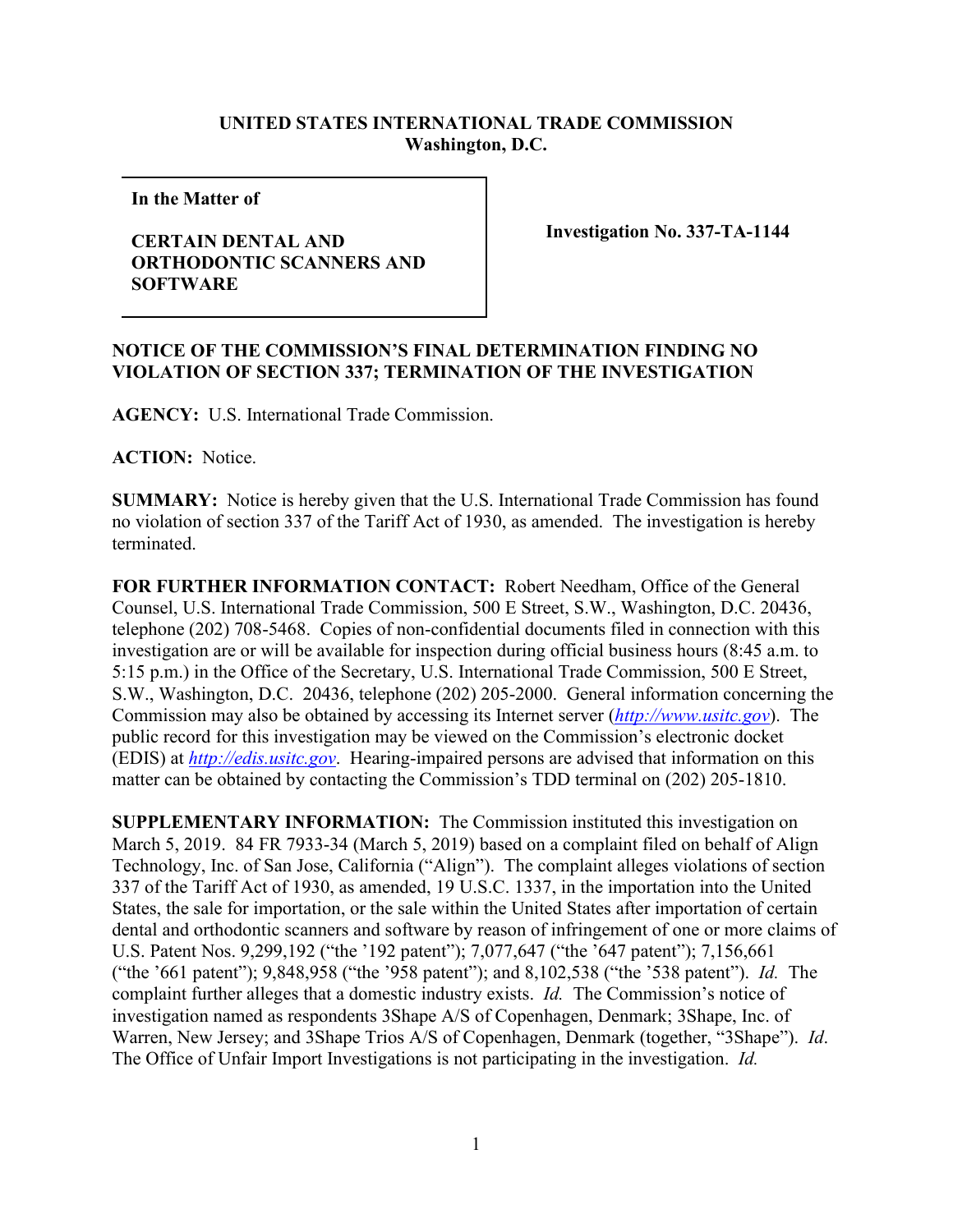The Commission subsequently terminated the investigation with respect to the '958 patent based on Align's withdrawal of those complaint allegations. Order No. 17 (Jul. 2, 2019), *not reviewed* Notice (Jul. 23, 2019). On October 8, 2019, Align stated that it would no longer pursue a violation with respect to claims 4 and 20 of the '647 patent, claims 1 and 19 of the '661 patent, and claims 1, 3-5, and 22 of the '192 patent. On October 21, 2019, Align stated that it would no longer pursue a violation with respect to claim 2 of the '647 patent. Accordingly, at the time of the Final ID, Align asserted claims 1 and 18 of the '647 patent, claims 2 and 20 of the '661 patent, claims 1 and 2 of the '538 patent, and claims 2, 28, and 29 of the '192 patent.

On April 30, 2020, the ALJ issued the Final ID finding a violation of section 337 with respect to the '647 and '661 patents, and no violation with respect to the '538 and '192 patents. Specifically, the ALJ found that claims 1 and 18 of the '538 patent are not infringed and that claims 2, 28, and 29 of the '192 patent are invalid. The ALJ found that Align satisfied the remaining requirements for a violation with respect to the '538 and '192 patents.

On May 12, 2020, 3Shape and Align each filed a petition for review of the Final ID. On May 20, 2020, the parties responded to each other's petitions. The Commission also received four comments on the public interest.

On January 31, 2020, the Commission determined to review the Final ID in part. Specifically, the Commission determined to review the following issues: (1) the findings regarding importation and induced infringement; (2) the construction of limitation 1.5/18.5 of the '647 patent ("individually matching [match] each of the dental objects in the subsequent digital model with a dental object in the initial digital model to determine corresponding dental objects, the matching comprising [including instructions to]") in the asserted claims of the '647 patent, and the application of that construction regarding infringement, invalidity, and the technical prong of the domestic industry; (3) the findings regarding whether the asserted claims of the '647 and '661 patents are directed to patentable subject matter; (4) the construction of the limitation "wherein the device is configured for maintaining a spatial disposition with respect to the portion that is substantially fixed during operation of the optical scanner and imaging means" in the asserted claims of the '538 patent, and the application of that construction regarding infringement, invalidity, and the technical prong of the domestic industry requirement; (5) the findings regarding whether Okamato anticipates the asserted claims of the '538 patent; (6) the findings regarding whether Paley-Kriveshko anticipates or renders obvious the asserted claims of the '192 patent; and (7) the findings regarding the satisfaction of the economic prong of the domestic industry requirement.

Having examined the record of this investigation, including the Final ID, the petitions, responses, and other submissions from the parties, the Commission has determined that Align has failed to show a violation of section 337. Specifically, the Commission has determined to: (1) modify the Final ID's findings on importation; (2) reverse the Final ID's finding that Align showed induced infringement for the '647 and '661 patents; (3) modify the Final ID's interpretation of the limitation "to determine corresponding dental objects" in the asserted claims of the '647 patent, but find that the modification does not affect the application of the construction to infringement, the domestic industry, or invalidity; (4) take no position on the Final ID's finding that the asserted claims of the '647 and '661 patents are directed to patentable